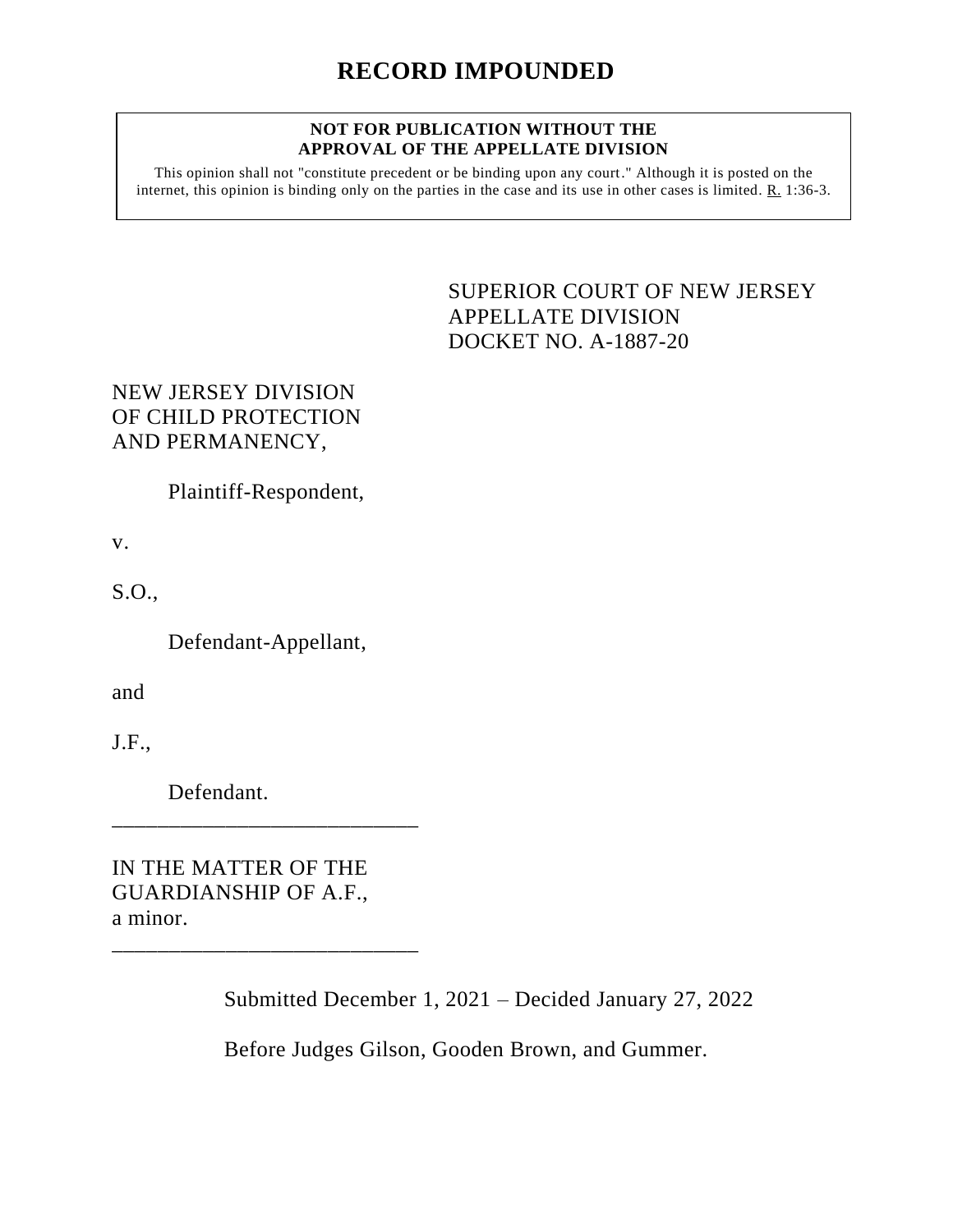On appeal from the Superior Court of New Jersey, Chancery Division, Family Part, Gloucester County, Docket No. FG-08-0030-20.

Joseph E. Krakora, Public Defender, attorney for appellant (Robyn A. Veasey, Deputy Public Defender, of counsel; Richard Sparaco, Designated Counsel, on the briefs).

Andrew J. Bruck, Acting Attorney General, attorney for respondent (Donna Arons, Assistant Attorney General, of counsel; John J. Lafferty, IV, Deputy Attorney General, on the brief).

Joseph E. Krakora, Public Defender, Law Guardian, attorney for minor (Meredith Alexis Pollock, Deputy Public Defender, of counsel; Noel C. Devlin, Assistant Deputy Public Defender, of counsel and on the brief).

## PER CURIAM

S.O. (Samantha) appeals from a judgment terminating her parental rights to her minor son, A.F. (Albert), and granting guardianship to the Division of Child Protection and Permanency (Division) with the plan that Albert be adopted by his resource parents.<sup>1</sup> Samantha argues that the Division failed to establish three prongs of the best interests of the child standard set forth in N.J.S.A. 30:4C-15.1(a). We disagree and affirm the judgment.

<sup>&</sup>lt;sup>1</sup> We use initials and fictitious names to protect privacy interests and the confidentiality of the record. See R. 1:38-3(d)(12).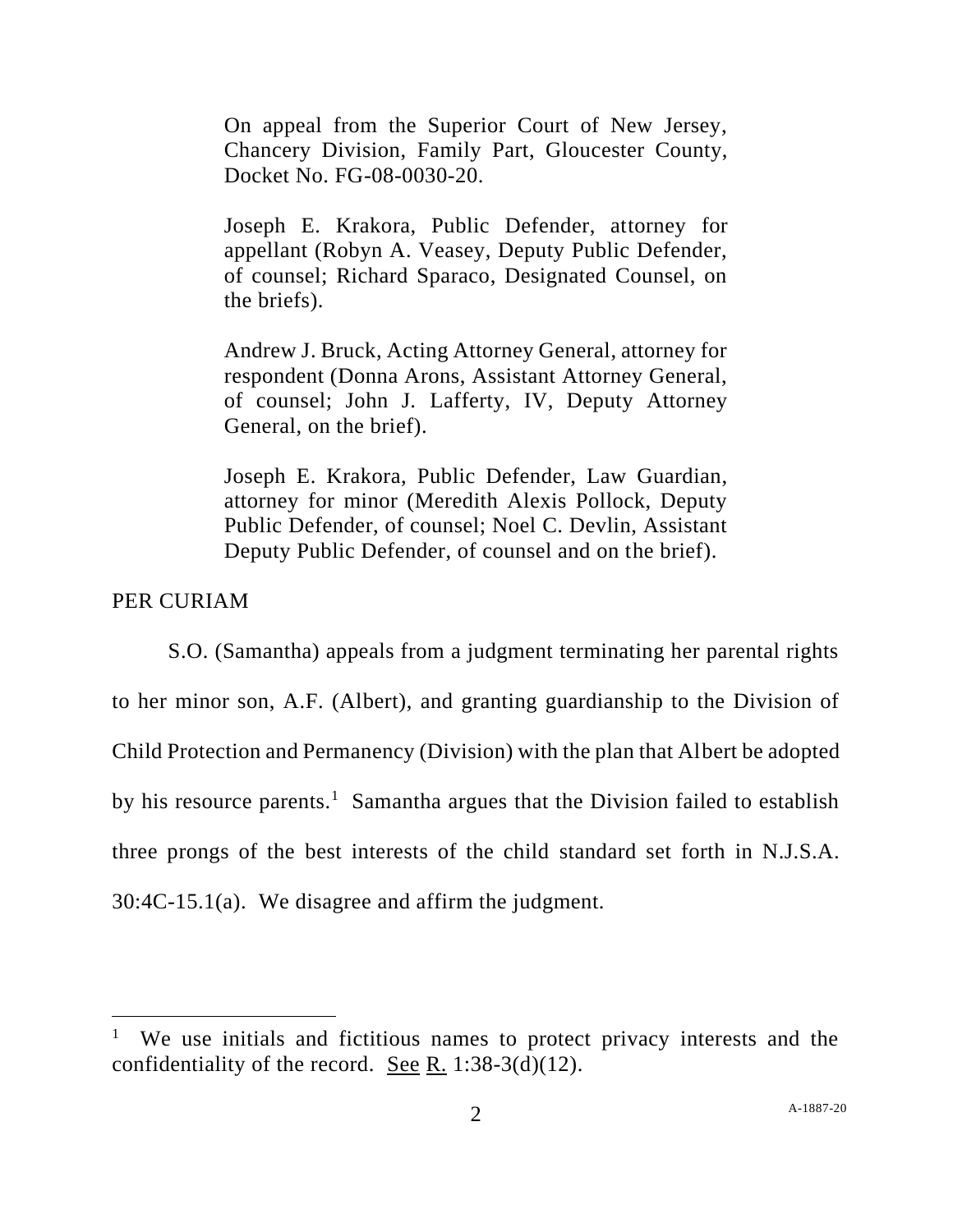Samantha and J.F. (James) are the biological parents of Albert, who was born in October 2014. The Division became involved with the family a year after Albert was born; Albert was later removed from his parents' care when he was nineteen months old.

In May 2016, Samantha and James brought Albert to a hospital because Albert had a high fever. Hospital personnel observed extensive injuries all over Albert's body. Albert's injuries included a bruised and broken elbow, a broken femur near his hip, bruises around his left knee, and abrasions on his penis. Albert was hospitalized for six days, and he underwent surgery to repair his broken elbow.

Based on concerns of parental abuse and neglect, Albert was removed from his parents' care when he was released from the hospital on May 24, 2016. Albert was initially placed with a relative but shortly thereafter was placed with a resource family and has been with that family for over five years.

Following an investigation, James was criminally charged with endangering the welfare of a child and assault. Thereafter, he pled guilty to a lesser offense. A no-contact order was entered preventing James from having

I.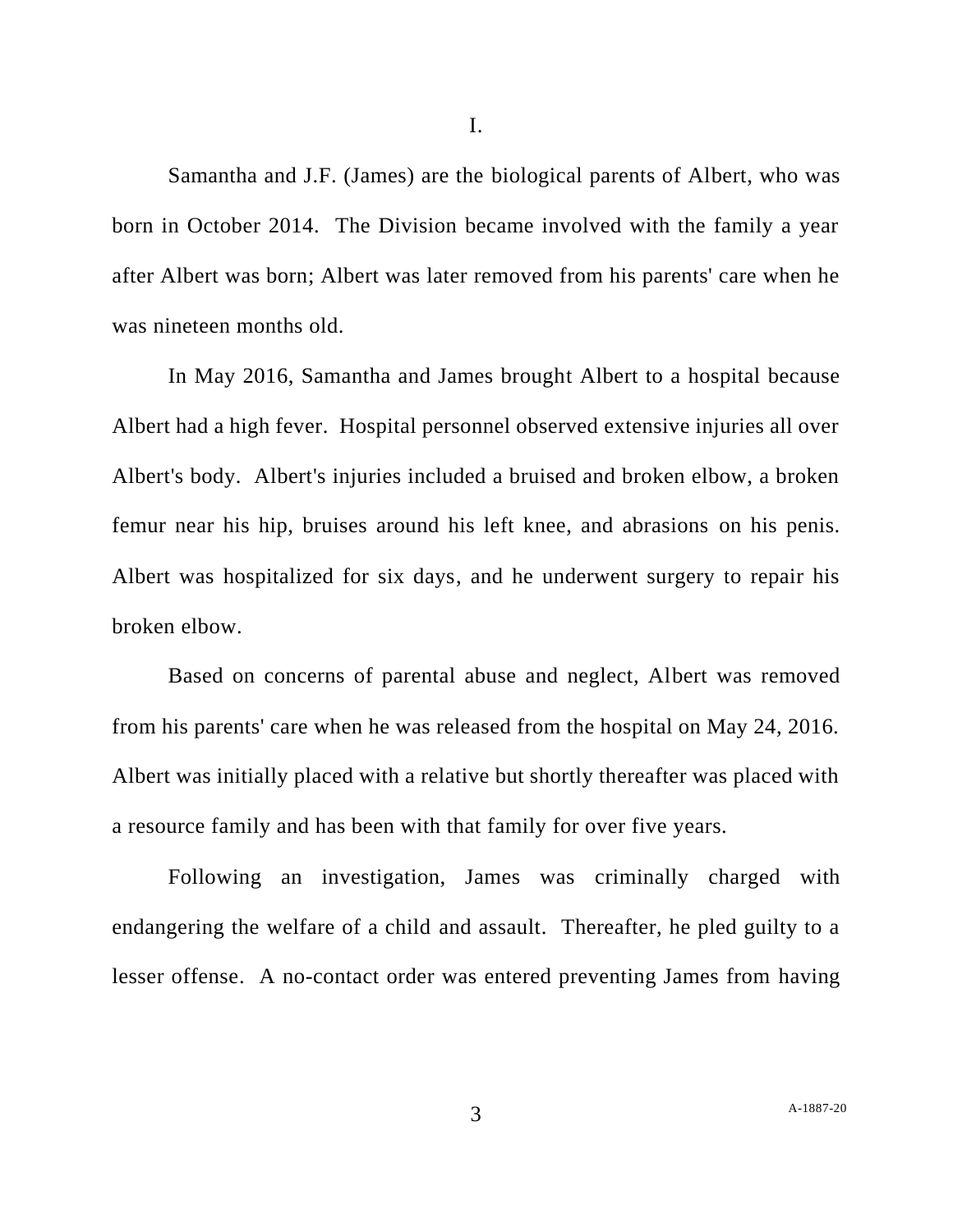contact with Albert. Samantha was not substantiated for abuse or neglect related to the injuries Albert suffered in May 2016.

Nevertheless, the Division had concerns regarding Samantha's substance abuse, mental health, and inability to find stable housing, which prevented her from establishing a stable environment for Albert's return. To address those concerns, the family court ordered Samantha to complete several evaluations, including substance-abuse and psychological evaluations.

The substance-abuse evaluation, and related drug testing, established that Samantha was using drugs. During her initial evaluation, Samantha tested positive for the use of marijuana, cocaine, and prescribed methadone. In January 2017, Samantha began substance-abuse treatment, but was discharged one month later for non-compliance. Thereafter, she started outpatient treatment and completed the program in September 2017. Samantha maintained sobriety for a period but relapsed twice, testing positive for methamphetamines in the fall of 2019 and for amphetamines and methamphetamines in June 2020. In January 2021, Samantha was successfully discharged from an outpatient substanceabuse program.

In terms of her mental health, Samantha was diagnosed with bipolar disorder, anxiety disorder, and post-traumatic stress disorder. With the

A[-1887-20](#page-0-0)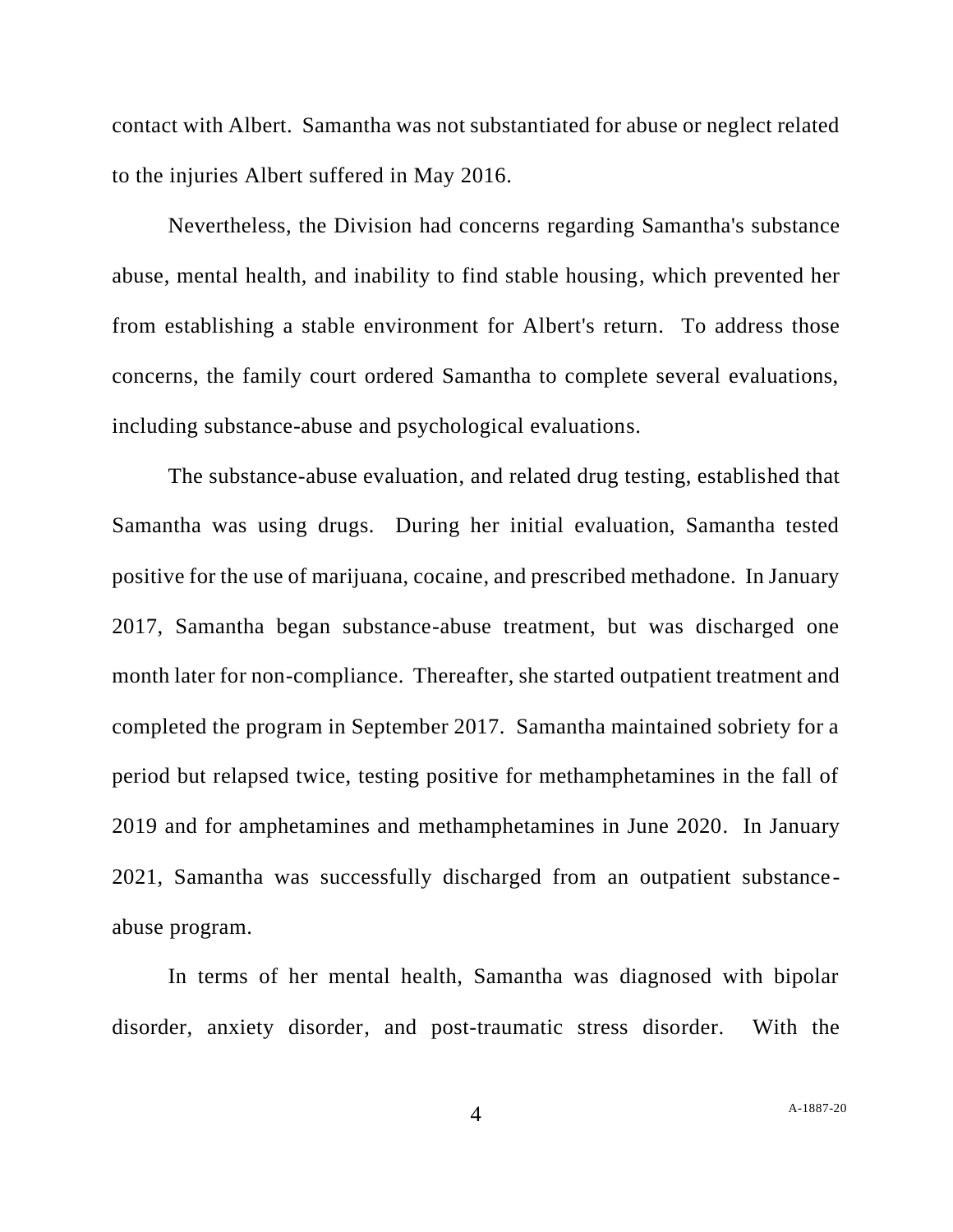Division's assistance, Samantha received several years of counseling and therapy. She was twice hospitalized in 2019 due to depression with a high risk of suicide and for a lithium overdose.

Samantha also struggled to establish and maintain a stable living environment. Between May 2016 and January 2021, Samantha lived in eleven different locations and was twice incarcerated in jail, once for several months.

The Division also had concerns about Samantha's ability to protect Albert. In 2018, Samantha had an unsupervised visit with Albert. During that visit, Samantha allowed James to ride in a car with Albert even though there was a no-contact order in place.

In November 2017, the Division filed a complaint for guardianship of Albert because Samantha continued to struggle with substance abuse and had not obtained stable housing. When Samantha showed improvement in January 2019, the Division changed its permanency plan to reunification.

A year later, however, the Division again sought guardianship because Samantha had twice been hospitalized for mental-health reasons, had relapsed by using drugs, had acknowledged her instability to a Division worker, and had been unable to manage basic life tasks, preventing her from being able to meet Albert's needs. In the meantime, Albert had been living with a resource family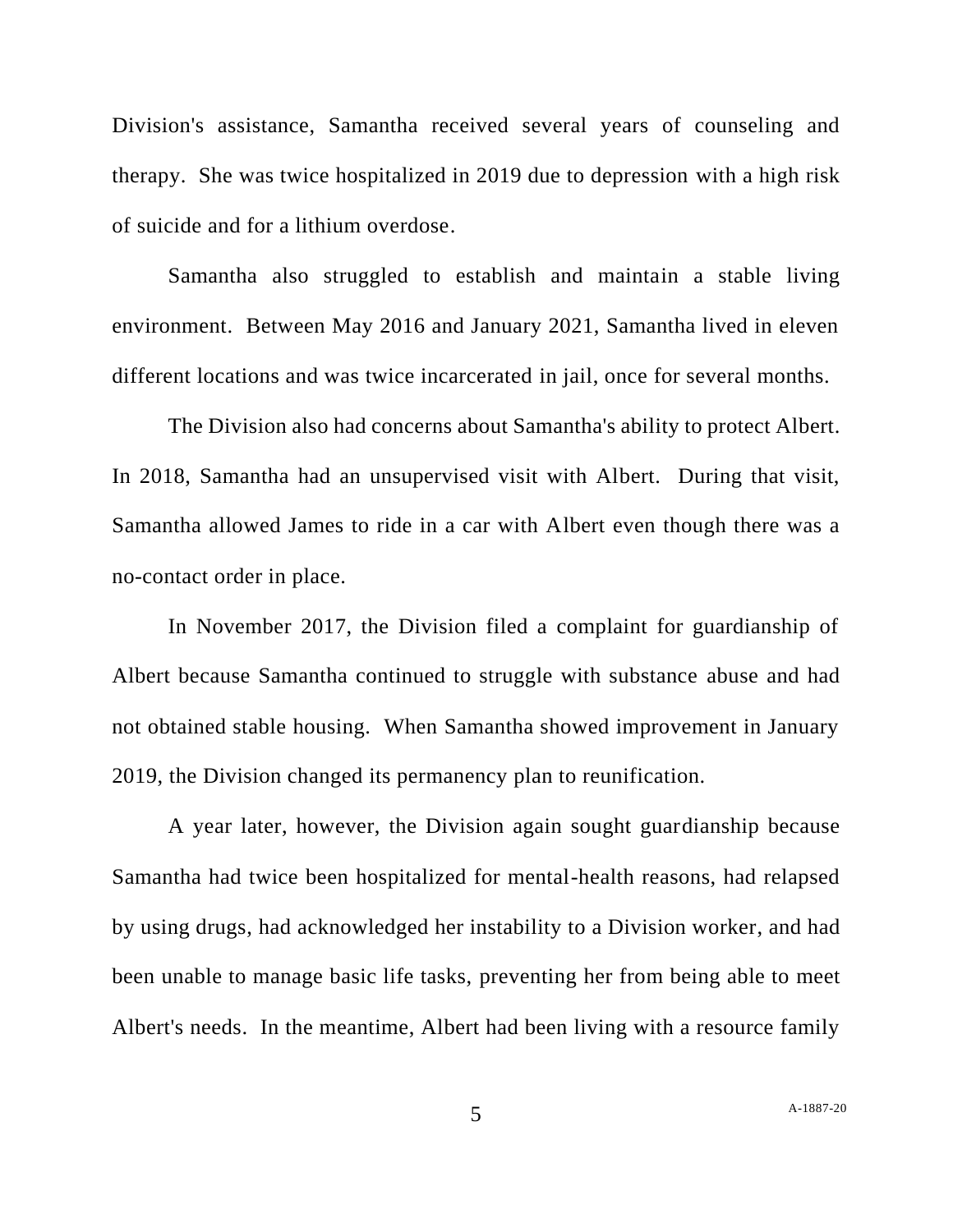for almost four years. Albert was doing well in that environment and his resource parents wanted to adopt him.

A one-day guardianship trial was conducted on January 29, 2021. Two witnesses testified: Kyle Harrison, a Division adoption worker, and Dr. Alan Lee, an expert in psychology. The Division also submitted numerous exhibits into evidence. Samantha elected not to testify and called no witnesses.

After 2019, the Division lost contact with James, and he did not participate in the guardianship trial. The family court terminated James' parental rights based on abandonment, and James has not appealed from that judgment.

Harrison testified about his periodic involvement with Albert from November 2017 through January 2021. Harrison explained that he had visited Albert in the resource home on numerous occasions and reported that Albert appeared to be doing well and was treated like a member of the family. Harrison also testified that on several occasions, Albert had expressed the desire to be adopted by his resource family. In addition, Harrison explained the sharp differences he observed in Albert's interactions with his resource parents compared to interactions with Samantha. While Albert was playful and excited when he was with his resource family, he was disrespectful, aggressive, and repeatedly tried to run away when visiting with Samantha. Harrison testified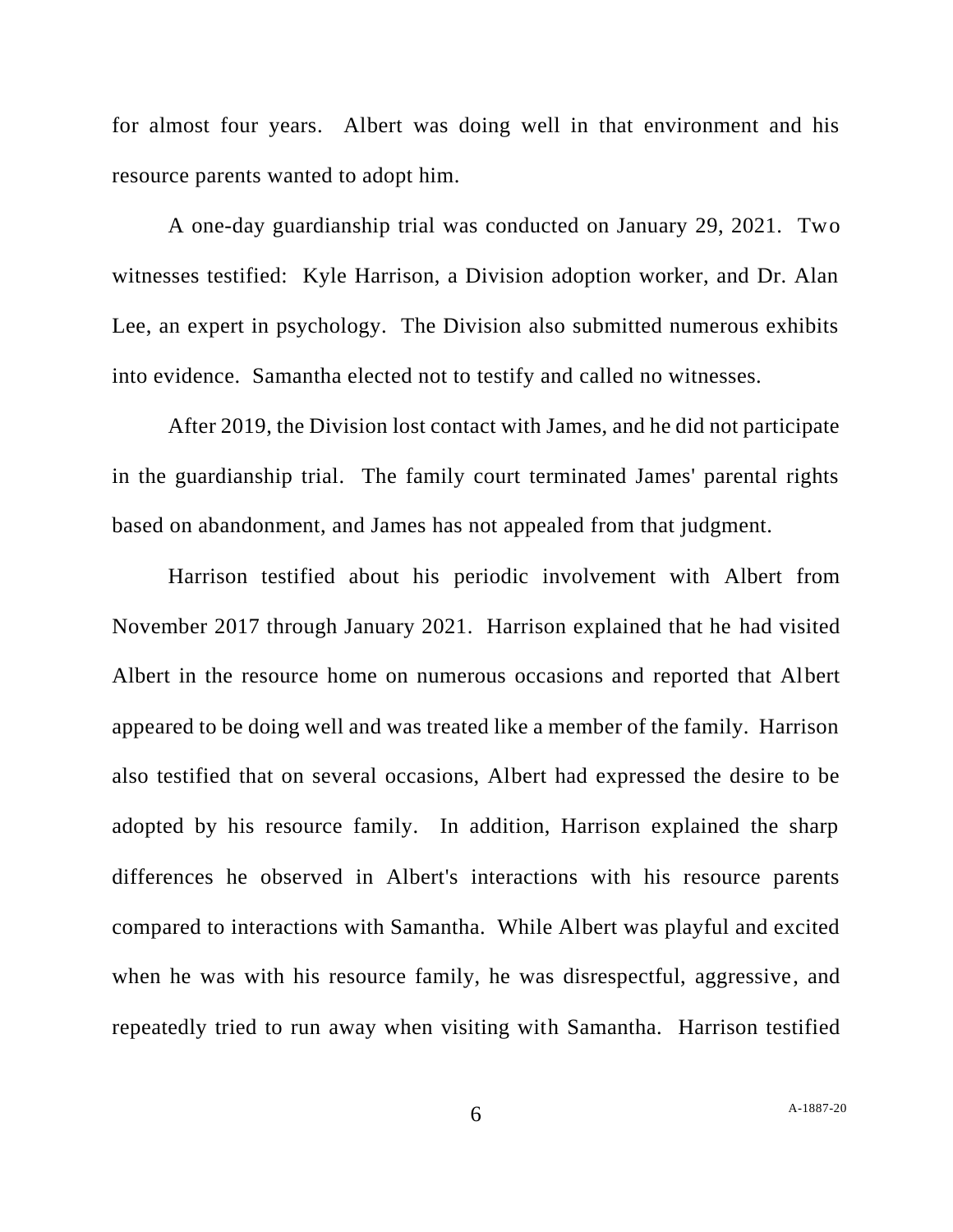that he had discussed the possibility of kinship legal guardianship (KLG) with Albert's resource parents, but they informed him that they had no interest in KLG and instead wanted to adopt Albert.

Dr. Lee testified about various evaluations he had conducted. He explained that he had conducted a psychological evaluation of Samantha in March 2020. Dr. Lee diagnosed Samantha with bipolar disorder, generalized anxiety disorder, and an unspecified personality disorder with borderline antisocial and dependent traits. He opined that Samantha's mental-health issues left her in an "unstable situation." Dr. Lee also explained that Samantha had admitted to using various drugs over a long period of time. Dr. Lee opined that Samantha's significant history of substance abuse left her at high risk for relapse and "ongoing life instabilities."

Dr. Lee also testified about bonding evaluations he had conducted. Dr. Lee performed a bonding evaluation between Albert and Samantha and found that Albert had "an ambivalent and insecure attachment and relationship with" Samantha. Dr. Lee opined that there was a low risk of Albert suffering enduring harm if his relationship with Samantha was ended.

By contrast, based on a bonding evaluation Dr. Lee conducted with Albert and his resource parents, Dr. Lee opined that Albert had a significant and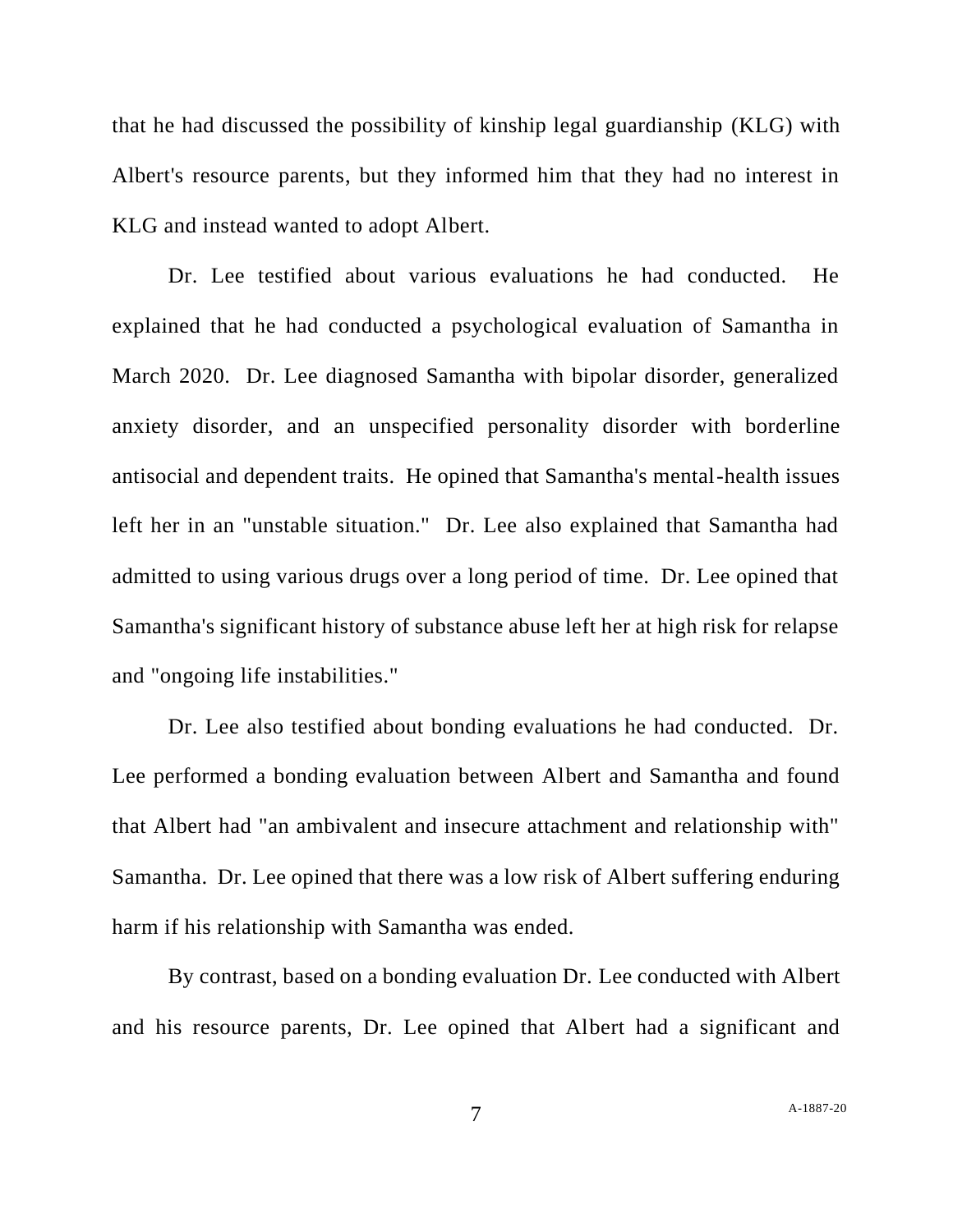positive psychological bond with his resource parents. He opined that if Albert's relationship with his resource parents were to end, there would be a significant risk that Albert would suffer severe and enduring harm. Dr. Lee opined that Samantha would not be able to mitigate that harm because she was not able to provide "a minimal level of appropriate care or parenting" to Albert.

Based on his evaluations, Dr. Lee stated that he supported a permanency plan for Albert where he would be adopted by his resource parents rather than being reunited with Samantha. In that regard, he opined that the benefits of Albert remaining with his resource family "far outweigh[ed] any risk or possible harm" of Albert not being with Samantha.

After hearing the testimony at trial and considering the evidence, on February 12, 2021, the trial court issued a judgment terminating Samantha's parental rights. The court detailed its findings of facts and conclusions of law in an oral decision read into the record. The court found that the Division had satisfied all four prongs of the best-interests standard under N.J.S.A. 30:4C- $15.1(a)$ .

Addressing prongs one and two, the court held that the Division met its burden. In that regard, the family court found that it was "not [Samantha's] actions, as much as her inactions" that led to Albert's harm. The court found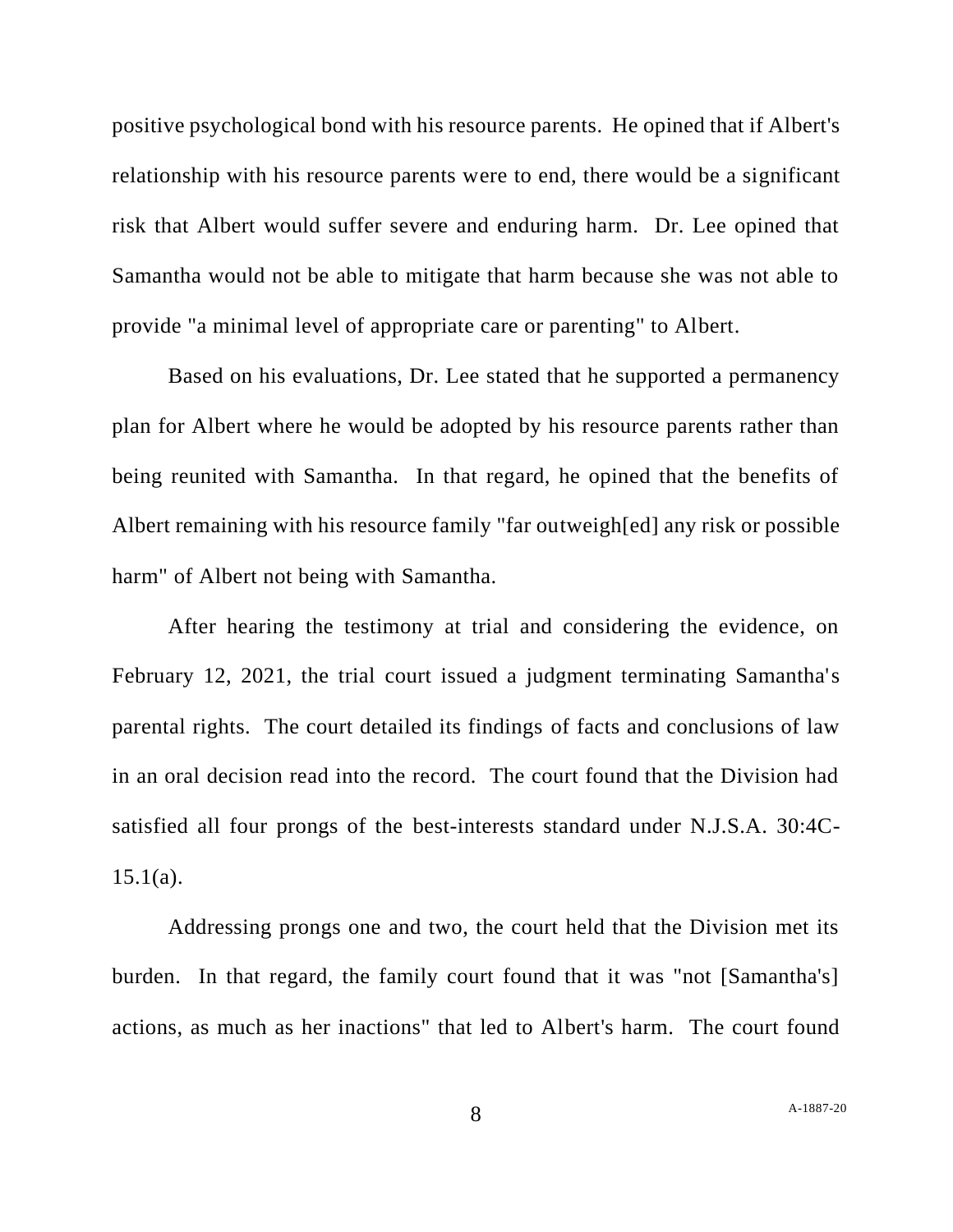that Samantha remained unable to provide Albert with a stable home even after years of being provided with services by the Division. Closely connected to that harm, the court found that reuniting Albert with Samantha would place Albert at risk of harm from James. In making that finding, the court noted that Samantha had placed Albert in a position of potential harm when she allowed James to have contact with Albert in disregard of the court's no-contact order.

The court also found that Samantha continued to struggle with mentalhealth and substance-abuse issues despite years of services. The court pointed out that Samantha had participated in numerous substance-abuse programs over several years but then relapsed. The court also noted that Samantha had been hospitalized two times during the guardianship litigation for mental-health and substance-abuse issues. In addition, the court noted that even after four years, Samantha had no "definitive or realistic" housing plan and that she was unstable and unable to provide Albert with a stable environment.

Addressing prong three, the court found that the Division had made reasonable efforts to provide services to Samantha. The court noted that the Division had provided Samantha with substance-abuse evaluations and treatment, mental-health examinations, a domestic-violence assessment, and transportation assistance, including bus passes to travel between Pennsylvania

9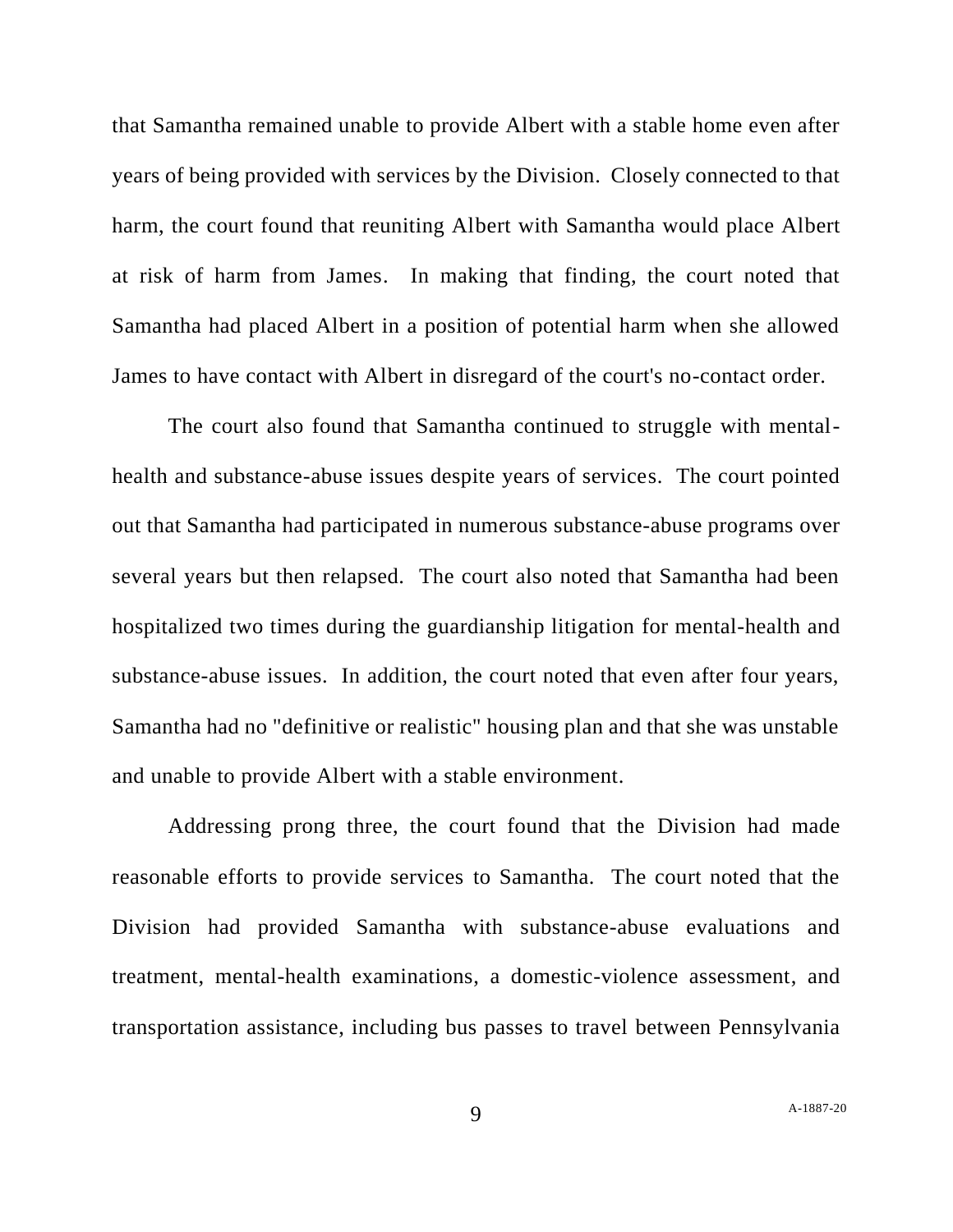and New Jersey and car rides from Division aides to and from bus stops. The transportation assistance enabled Samantha to attend services and visits with Albert.

Under prong four, the court found the Division had presented clear and convincing evidence that termination of Samantha's parental rights would not do more harm than good. In that regard, the court primarily relied on the unrebutted testimony of Dr. Lee. The court credited Dr. Lee's opinion that Albert did not have a significant and positive psychological bond with Samantha. The court also relied on Dr. Lee's finding that Albert did have a significant and positive psychological attachment with his resource parents and there was a significant risk that Albert would suffer severe and enduring psychological and emotional harm if that relationship ended. Accordingly, the family court entered a judgment terminating Samantha's rights and granting guardianship to the Division with the plan that Albert be adopted by his resource parents. Samantha now appeals from that judgment.

#### II.

On appeal, Samantha challenges the trial court's findings on prongs one, two, and three of the best-interests standard. First, Samantha argues there was insufficient evidence to show that Albert had been or will be endangered by her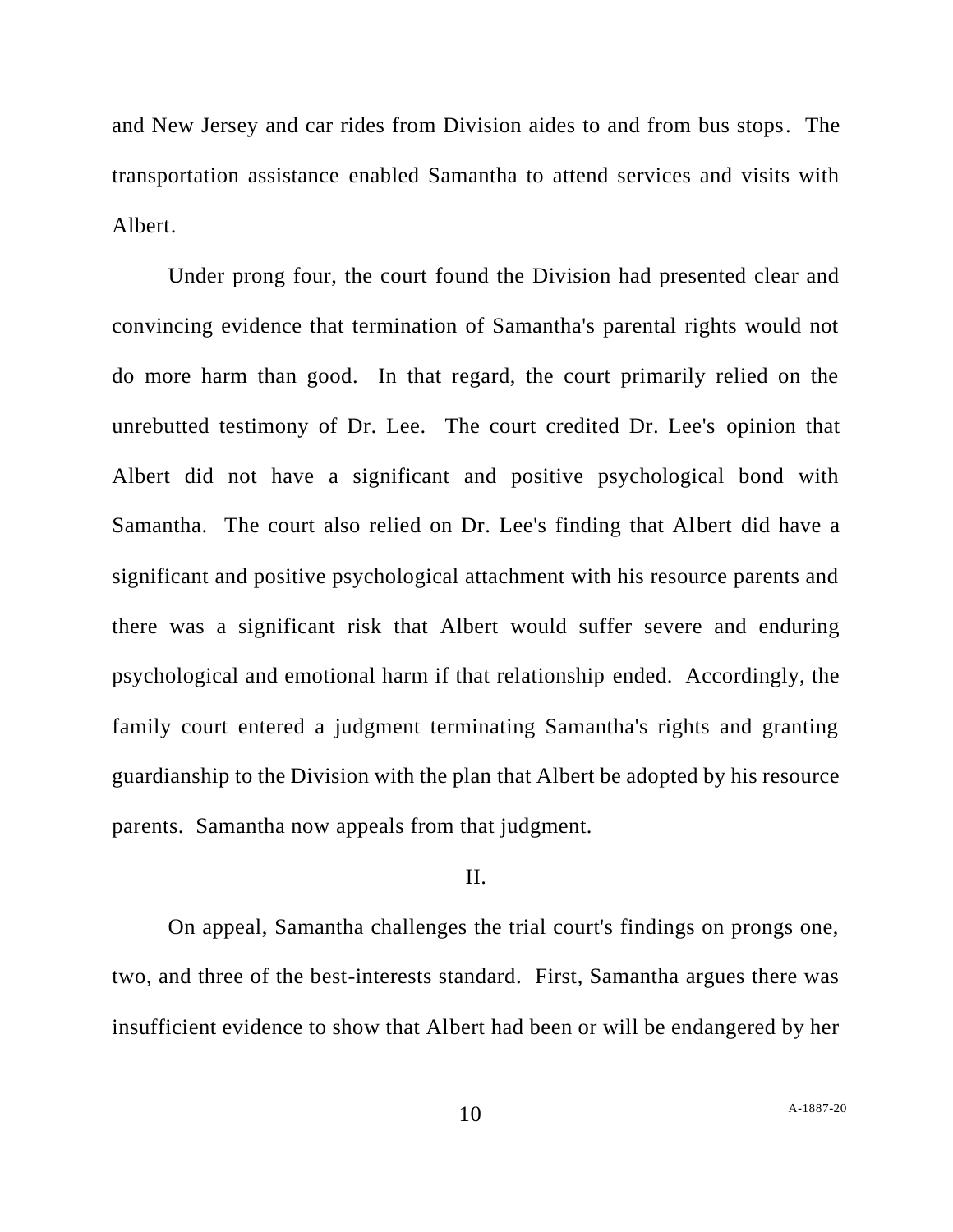parental relationship. Second, she asserts that there was insufficient evidence that she was unable to eliminate the harm to Albert. Finally, she contends that the trial court erred in finding that the Division had made reasonable efforts to facilitate reunification. We are not persuaded by these arguments.

As an appellate court, our review of a trial court's decision to terminate parental rights is limited. N.J. Div. of Youth & Fam. Servs. v. R.G., 217 N.J. 527, 552 (2014). Appellate courts defer to a trial court's credibility determinations and factual findings. N.J. Div. of Youth & Fam. Servs. v. E.P., 196 N.J. 88, 104 (2008). "Only when the trial court's conclusions are so 'clearly mistaken' or 'wide of the mark' should an appellate court intervene and make its own findings to ensure that there is not a denial of justice." Ibid. (quoting N.J. Div. of Youth & Fam. Servs. v. G.L., 191 N.J. 596, 605 (2007)).

To terminate parental rights, the Division must prove by clear and convincing evidence:

> (1) The child's safety, health, or development has been or will continue to be endangered by the parental relationship;

> (2) The parent is unwilling or unable to eliminate the harm facing the child or unwilling to provide a safe and stable home for the child and the delay of permanent placement will add to the harm. Such harm may include evidence that separating the child from his resource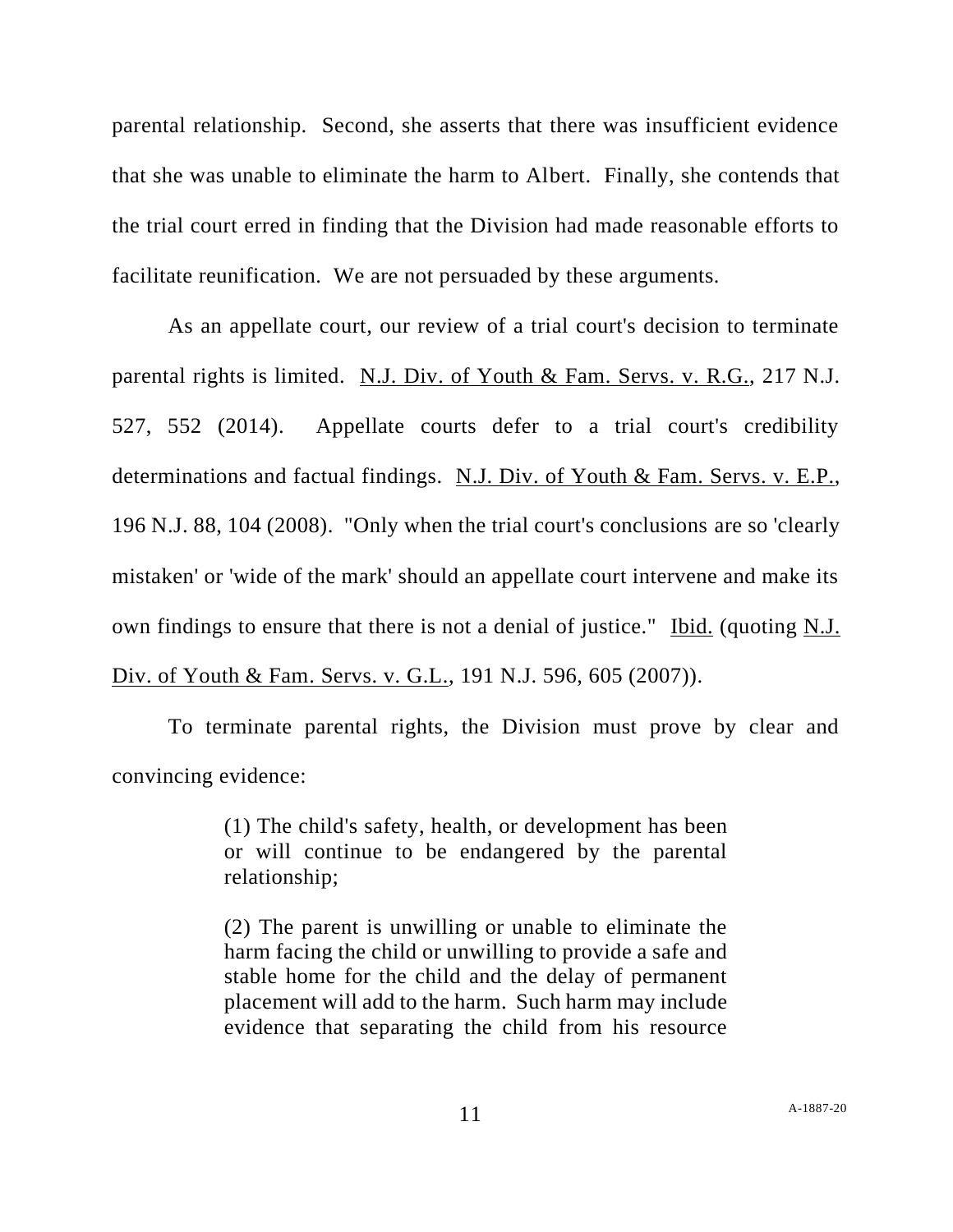family parents would cause serious and enduring emotional or psychological harm to the child;  $[2]$ 

(3) The [D]ivision has made reasonable efforts to provide services to help the parent correct the circumstances which led to the child's placement outside the home and the court has considered alternatives to termination of parental rights; and

(4) Termination of parental rights will not do more harm than good.

 $[N.J.S.A. 30:4C-15.1(a).]$ 

1. Prong One

Under the first prong of the best-interests standard, "the Division must prove harm that 'threatens the child's health and will likely have continuing deleterious effects on the child.'" N.J. Dep't. of Child. & Fams., Div. of Youth and Fam. Servs. v. A.L., 213 N.J. 1, 25 (2013) (quoting In re Guardianship of K.H.O., 161 N.J. 337, 352 (1999)). Harm to the child need not be physical as "[s]erious and lasting emotional or psychological harm to children as the result of the action or inaction of their biological parents can constitute injury

<sup>&</sup>lt;sup>2</sup> Effective July 2, 2021, N.J.S.A. 30:4C-15.1(a)(2) was amended to delete the second sentence of subsection 2, thereby excluding from consideration the harm to a child caused by removal from his resource parents. Samantha has not argued that the amended statute applies retroactively, and we see no basis on this record for applying the amendment retroactively. See R. 2:6-11(d); see also James v. N.J. Mfrs. Ins. Co., 216 N.J. 552, 563 (2014) (recognizing that amendments and new statutes are generally applied prospectively).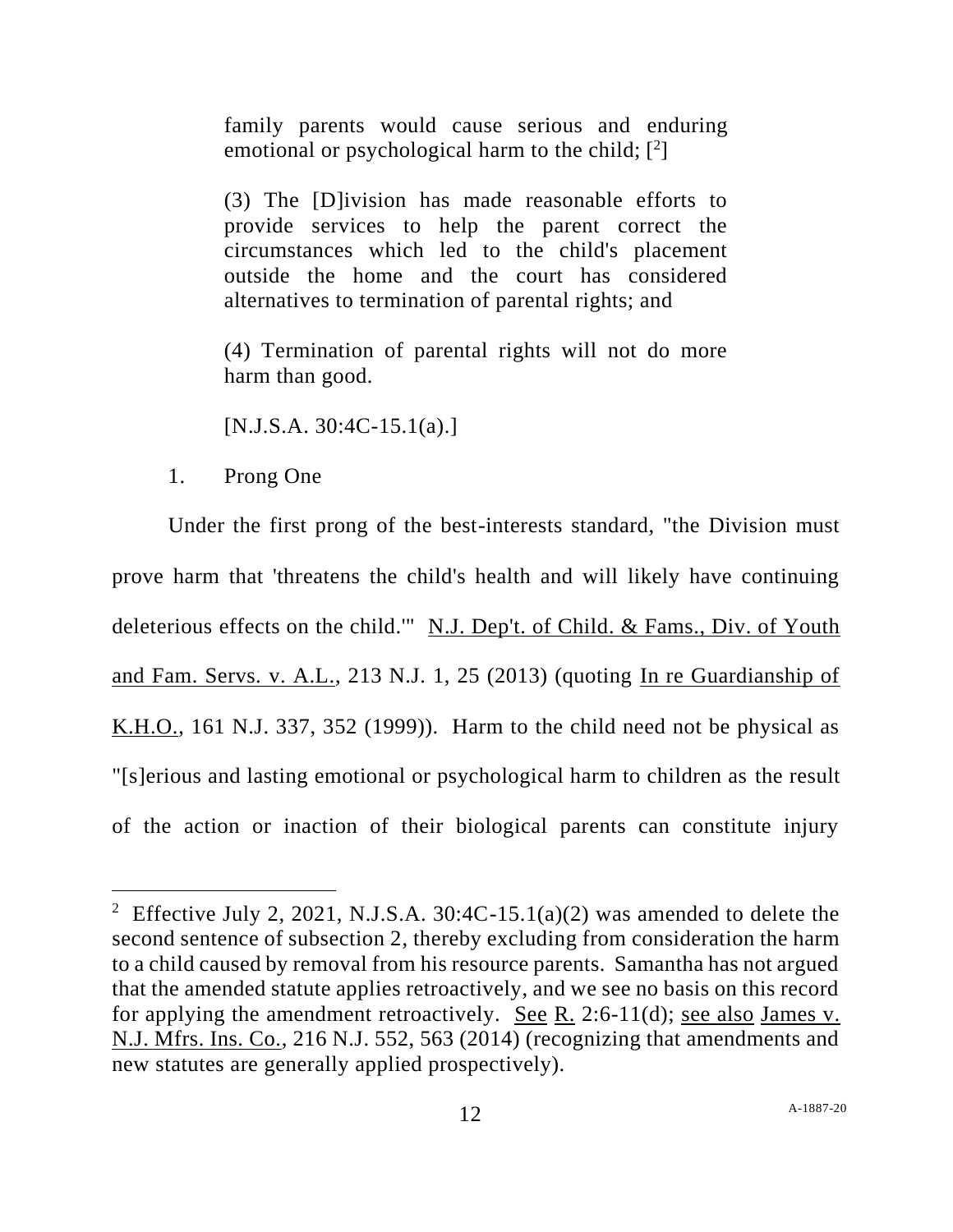sufficient to authorize the termination of parental rights." In re Guardianship of K.L.F., 129 N.J. 32, 44 (1992). A parent's "withdrawal of [] solicitude, nurture, and care for an extended period of time is in itself a harm that endangers the health and development of the child." In re Guardianship of D.M.H., 161 N.J. 365, 379 (1999).

In analyzing prong one, it is appropriate to consider whether the parent has harmed or is likely to continue causing harm. N.J. Div. of Youth & Fam. Servs. v. P.P., 180 N.J. 494, 506 (2004). "Harm, in this context, involves the endangerment of the child's health and development resulting from the parental relationship." Ibid. (quoting K.H.O., 161 N.J. at 348). Accordingly, a court need not "wait 'until a child is actually irreparably impaired by parental inattention or neglect.'" N.J. Div. of Youth & Fam. Servs. v. F.M., 211 N.J. 420, 449 (2012) (quoting D.M.H., 161 N.J. at 383). Although the second prong of the best-interests standard more directly focuses on conduct equating to parental unfitness, a court can consider elements that apply to prongs one and two because they both focus on the harm requirement. D.M.H., 161 N.J. at 379. Accordingly, prongs one and two of the best-interests standard "are related to one another, and evidence that supports one informs and may support the other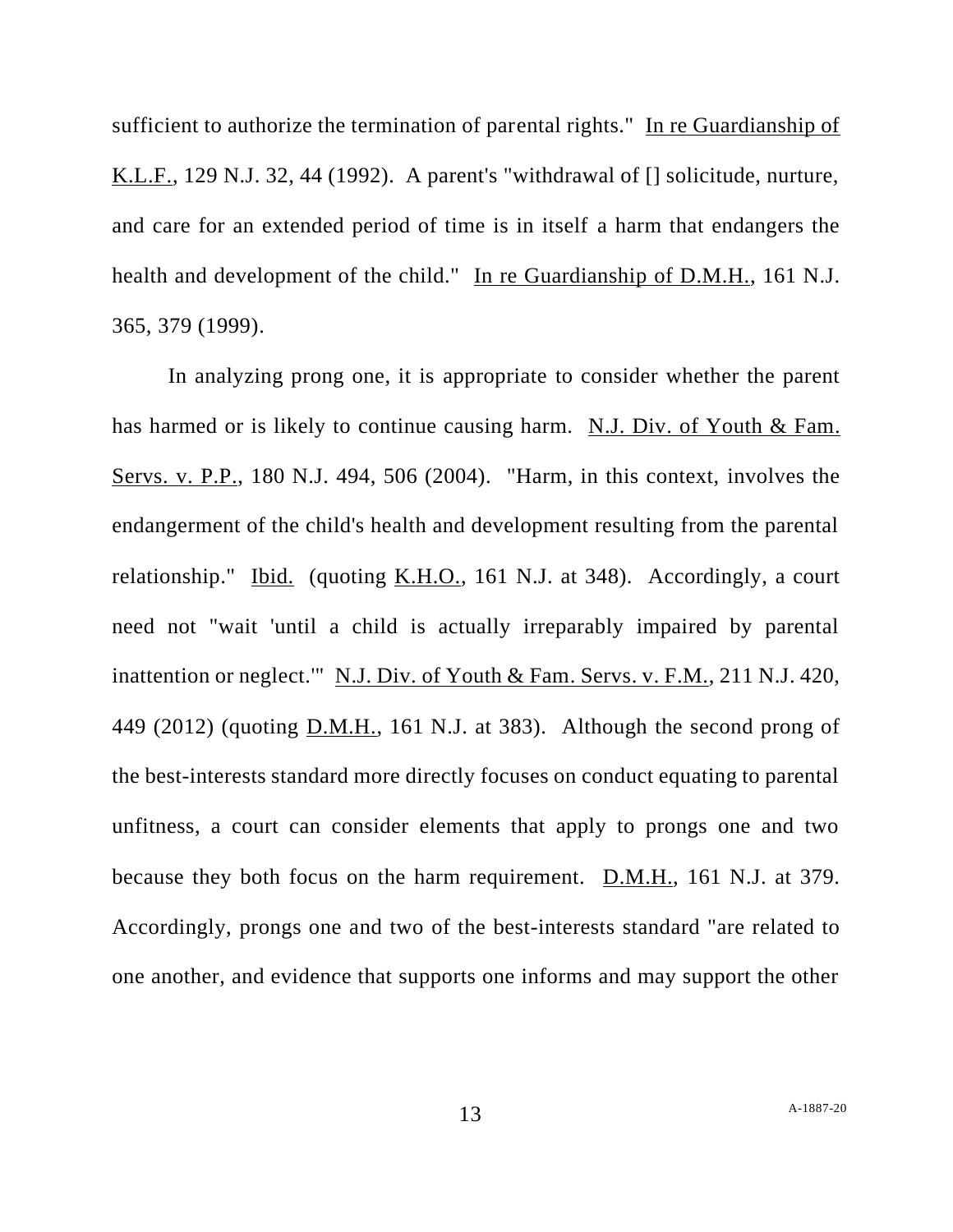as part of the comprehensive basis for determining the best interests of the child." Ibid.

Samantha argues that the trial judge's finding concerning prong one was not supported by sufficient evidence. She contends that she never caused Albert physical harm and she posed no risk to Albert. In that regard, she points out that the physical harm that resulted in Albert's removal in 2016 was caused by James and she was not substantiated for abuse or neglect. She also argues that the trial court failed to consider that there was no interaction between Albert and James when she violated the no-contact order and gave James a ride in the car while Albert was in the car with her.

Given the factual findings made by the trial court, we reject these arguments. The trial court found several different bases establishing clear and convincing evidence that Samantha had and would continue to pose a danger to Albert and identified those facts in its discussion of prongs one and two. In doing so, the court relied on Samantha's history of mental illness and substance abuse. The court found that Samantha had been diagnosed with bipolar disorder, post-traumatic stress disorder, anxiety, and suicidal ideations, and had a history of hospitalizations for substance-abuse or mental-health issues. In addition, the court found that Samantha had failed to provide Albert with a suitable or stable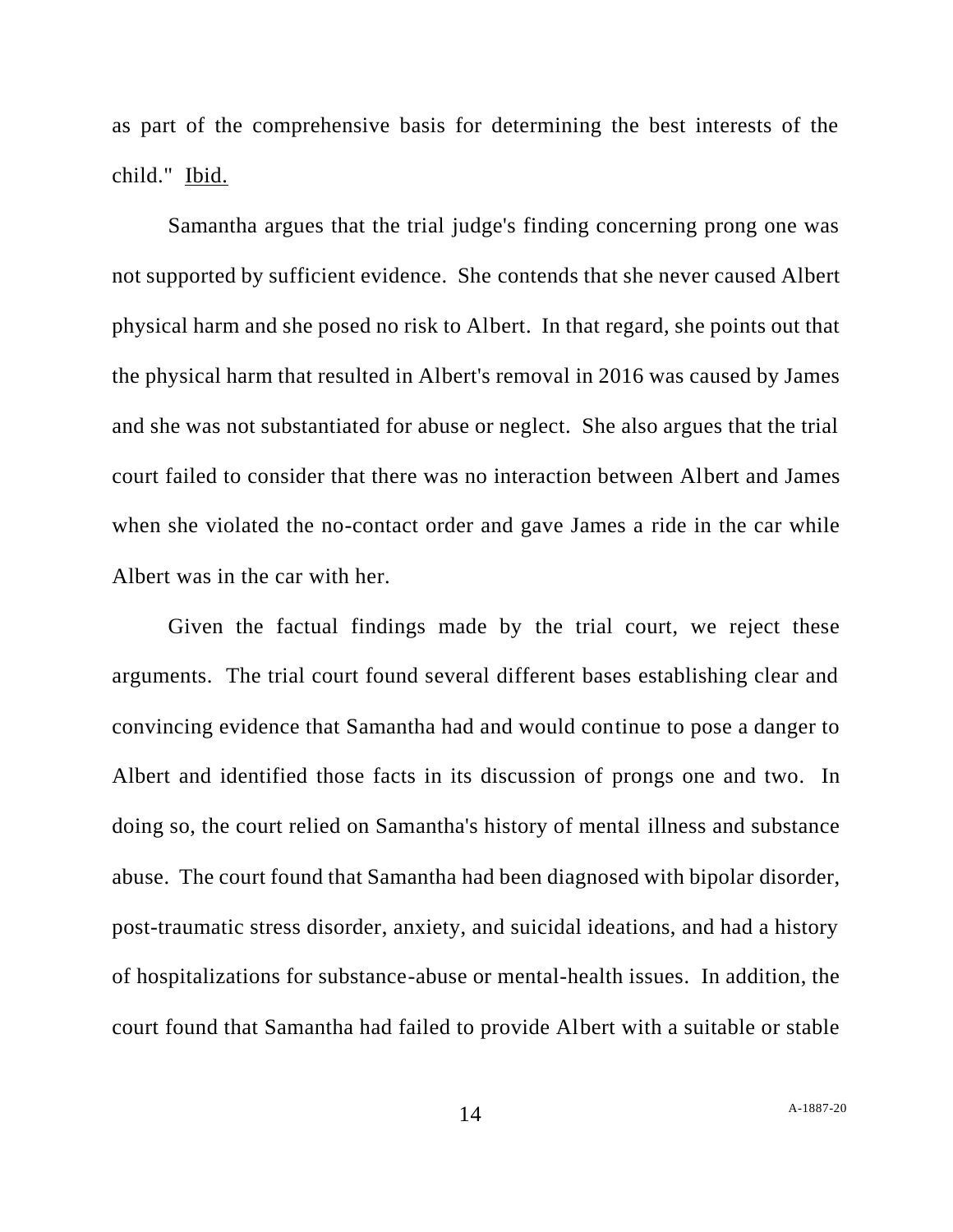living environment. Samantha's decision to allow James to ride in a car with Albert, in disregard of the no-contact order, also concerned the court. All the trial court's findings are supported by substantial credible evidence in the record, and we discern no basis for rejecting them.

In short, Samantha's ongoing struggles with substance-abuse and mentalhealth issues demonstrate that there would be a substantial risk to Albert's safety and health if he were placed back in Samantha's care. Our Supreme Court has held that a court need not "wait" until a child is irreparably harmed and, therefore, we discern no factual or legal error in the trial court's determination concerning prong one.

#### 2. Prong Two

The inquiry under prong two "centers on whether the parent is able to remove the danger facing the child." F.M., 211 N.J. at 451. Prong two can be established by "indications of parental dereliction and irresponsibility, such as . . . the inability to provide a stable and protective home." K.H.O., 161 N.J. at 353. "Prong two may also be satisfied if 'the child will suffer substantially from a lack of . . . a permanent placement and from the disruption of [the] bond with foster parents.'" F.M., 211 N.J. at 451 (alterations in original) (quoting K.H.O., 161 N.J. at 363).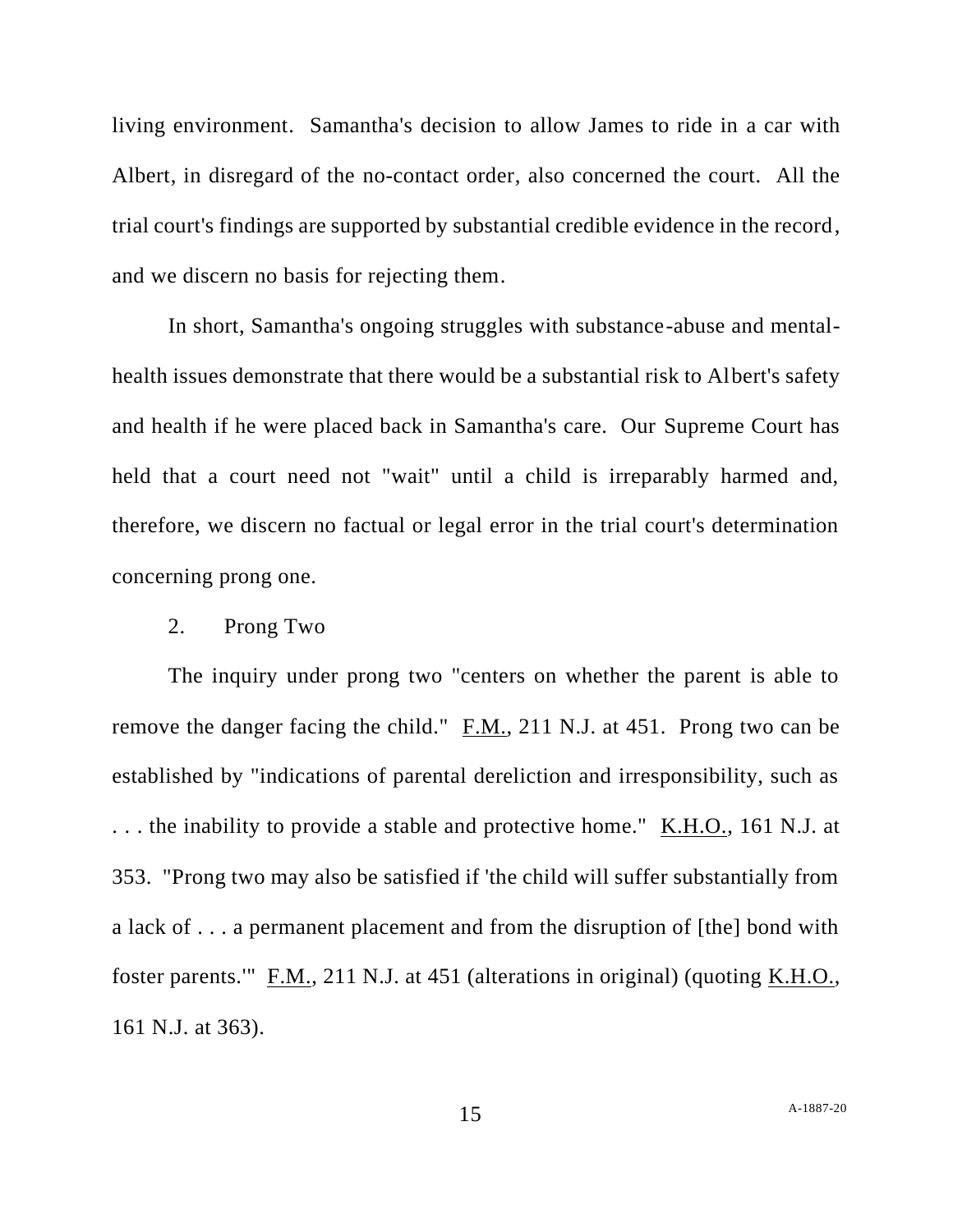Also relevant to an analysis under prong two is whether the delay of permanent placement led to harm. K.H.O., 161 N.J. at 349. Courts recognize the right a child has to permanency, noting that "[c]hildren must not languish indefinitely in foster care while a birth parent attempts to correct the conditions that resulted in an out-of-home placement." N.J. Div. of Youth & Fam. Servs. v. S.F., 392 N.J. Super. 201, 209 (App. Div. 2007). See also N.J. Div. of Child Prot. & Permanency v. S.D., 453 N.J. Super. 511, 524 (App. Div. 2018) (explaining that "[p]arents do not have the right to extend litigation indefinitely until they are able to safely care for their children").

The trial court found that Samantha was not able to secure housing suitable for reunification with Albert, noting that she had lived in many locations, had been incarcerated, was living in a group home, and did not present a definitive or realistic housing plan. Samantha had over four years to find suitable housing for Albert with no success. Accordingly, the trial court's findings on prong two are also supported by substantial credible evidence in the record.

### 3. Prong Three

Under prong three, the Division must show that it made "reasonable efforts to provide services to help the parent correct the circumstances which led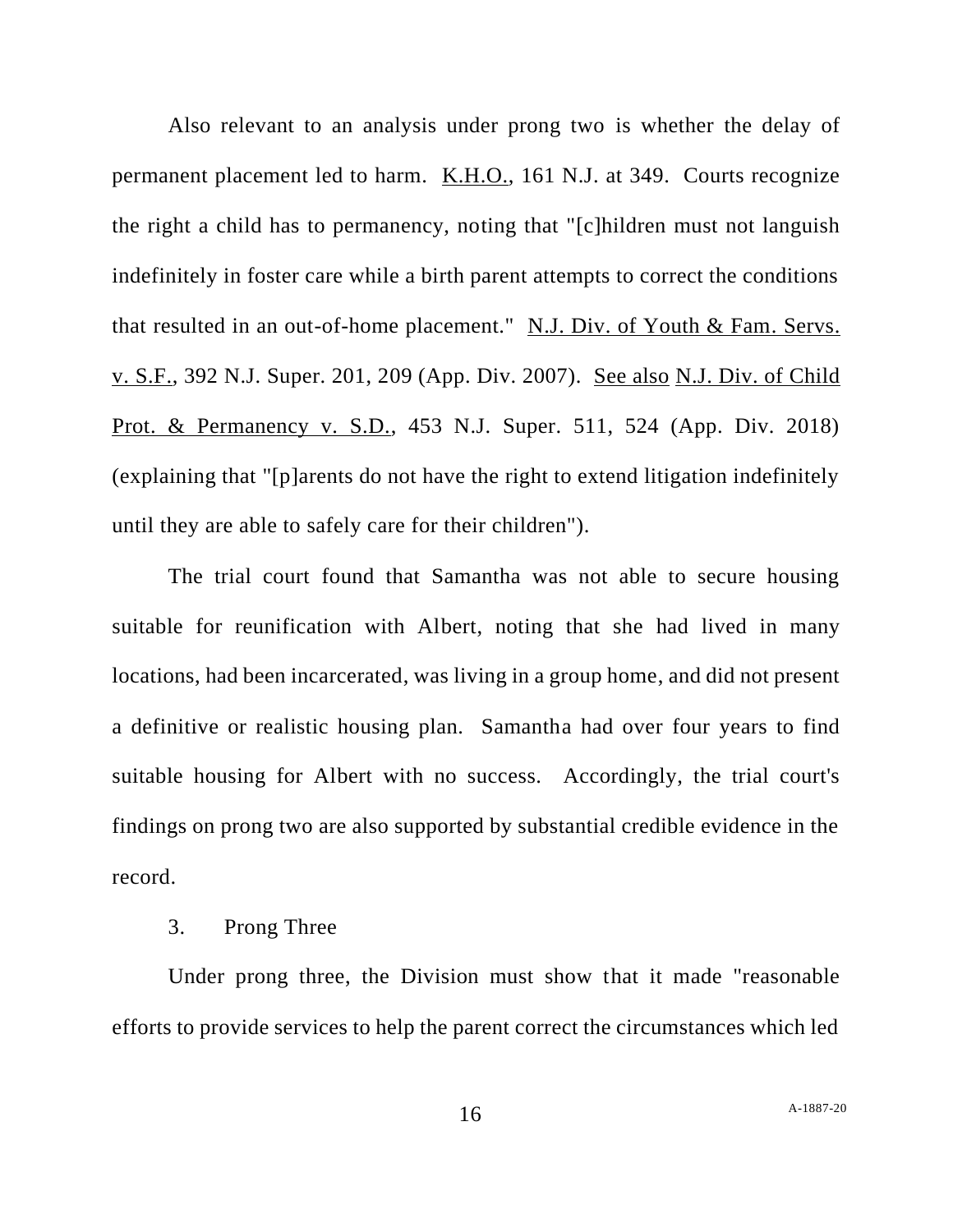to the child's placement outside the home." N.J.S.A.  $30:4C-15.1(a)(3)$ . "Reasonable efforts include consulting with the parent, developing a reunification plan, providing services essential to realizing the reunification plan, informing the family of the child's progress, and facilitating visitation." R.G., 217 N.J. at 557.

The trial court found that the Division had provided Samantha with numerous services. Those services included a domestic-violence assessment, substance-abuse evaluations and treatment, and psychological evaluations. The evidence presented at trial demonstrates that Samantha had received counseling and therapy services for several years. The court also found that the Division provided transportation assistance to Samantha so that she could attend services and visit Albert.

Samantha contends that she made herself available for all medical examinations and therapy, completed a domestic-violence assessment, and complied with substance abuse evaluations and treatment. Despite those services, the record also establishes that Samantha had two substance-abuse relapses and was hospitalized twice for mental-health reasons in 2019. The critical focus remains the best interests of the child. F.H., 389 N.J. at 622. When all the evidence is considered, the record clearly establishes that the Division